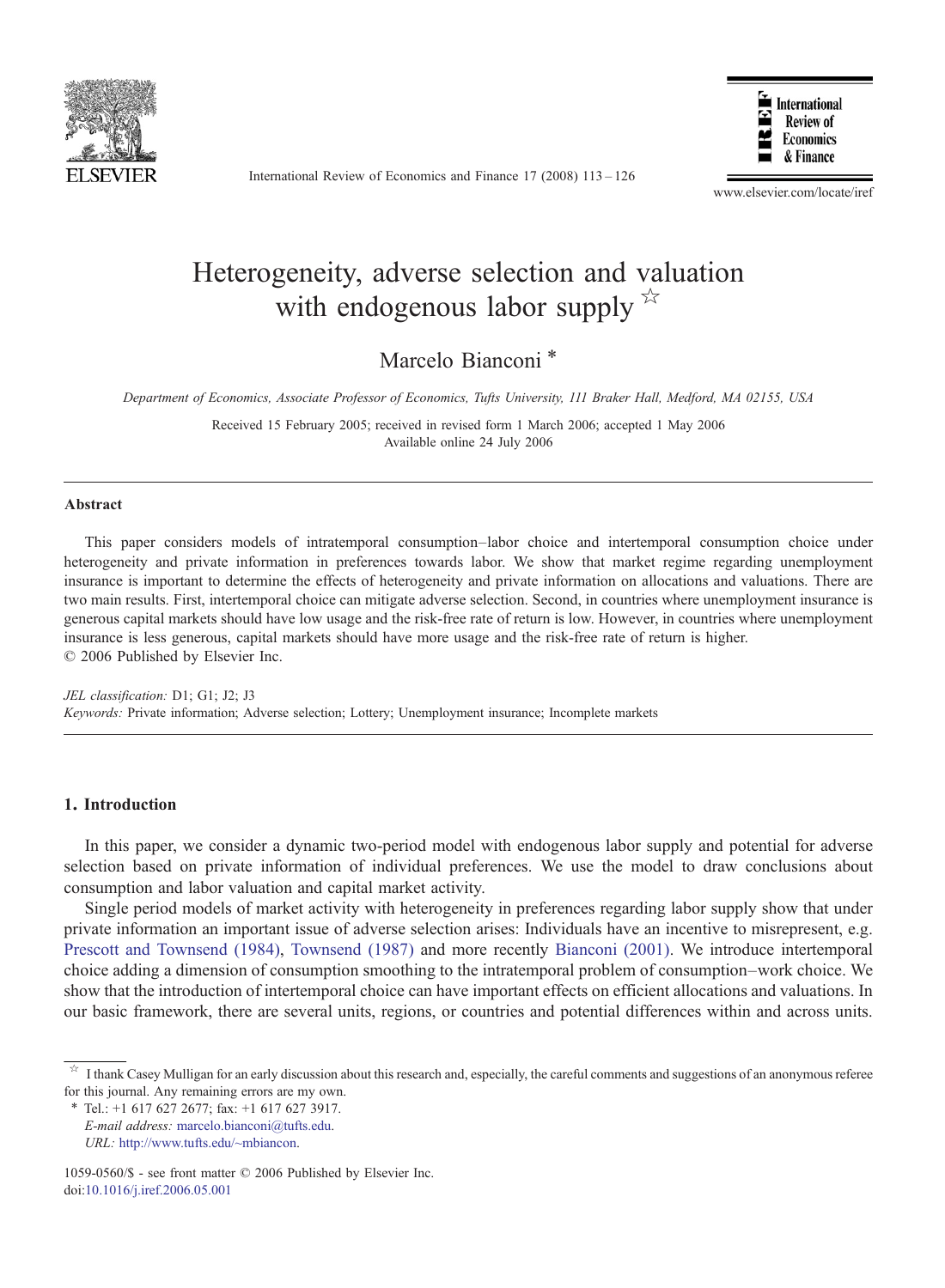Individuals may use capital markets for consumption smoothing and there are potential differences in the preference for labor supply. We allow trade in lotteries as a revelation mechanism to avoid adverse selection, and consider allocations with tradable labor income.<sup>1</sup> We present two main results. First, the introduction of intertemporal choice can mitigate and/or eliminate adverse selection under private information. Second, the valuation of consumption and labor and the use of capital markets can vary substantially across different degrees of heterogeneity and different regimes of unemployment insurance.

This paper is a dynamic extension of [Bianconi \(2001\)](#page--1-0), who finds that unemployment insurance regimes matter for asset allocation in a static framework. In the dynamic case, unemployment insurance matters along with the consumption smoothing problem. Individuals start with neither borrowing nor lending but use their ability to borrow/ lend to smooth consumption. In the static case under private information, trade in lotteries (contracts) for employment can mitigate adverse selection providing a classic separating mechanism. In the dynamic case, we show that the introduction of trade in another good at another date (intertemporal choice) can alone mitigate the uneven distribution of consumption and work, which leads to adverse selection under private information. We further examine trade in lotteries (contracts) for employment in the dynamic case when the parameter space allows adverse selection to occur.

In our models, the regime regarding unemployment insurance plays an important role in determining efficient allocations and valuations.<sup>2</sup> The main result is that a regime of full unemployment insurance implies that individuals use capital markets only moderately. However, without unemployment insurance capital markets are used more heavily because individuals who eventually do not work must save to make up for the loss in future output. An earlier paper by [Diamond and Mirrlees \(1978\)](#page--1-0) discusses the desirability of private saving in the presence of social insurance mechanisms. Here we find that, for sufficiently high elasticity of intertemporal substitution (high demand for consumption smoothing), private saving due to lack of full unemployment insurance (incomplete markets) is welfare improving over full unemployment insurance. However, for other parameter configurations this may not be the case. While authors such as [Mulligan \(2001\)](#page--1-0) find negligible quantitative aggregate implications of indivisibilities in labor supply, we show that intertemporal trade and private information together with alternative regimes for unemployment insurance can have rather significant effects on allocations and valuations across units, regions or countries.

In particular, we first show that a necessary and sufficient condition for an uneven distribution of consumption and work across units to occur, under full information, is that the type with higher elasticity of intratemporal substitution between consumption and work (or less risk averse in labor supply) must be a borrower in the first period. This provides an appropriate parameter space for the study of economies with private information where adverse selection occurs. Then, we examine schemes of trade in lotteries (contracts) for employment under alternative unemployment insurance arrangements. Our analysis clearly shows that in countries where unemployment insurance is generous, capital markets have low use and the risk-free rate of return is low. However, in countries where unemployment insurance is less generous, capital markets have more usage and the risk-free rate of return is higher. This is an important hypothesis that requires further empirical testing.

The paper is organized as follows. Section 2 considers the basic structure while Section 3 gives the preliminaries on efficient allocations under full information with homogeneous types. Section 4 examines the alternative models with asymmetric information and alternative markets structures regarding unemployment insurance. Section 5 examines the numerical simulation of the alternative economies, and Section 6 examines the relationship between the allocations and the model equilibrium. Section 6 concludes.

<sup>1</sup> [Prescott and Townsend \(1984\)](#page--1-0) and [Townsend \(1987\)](#page--1-0) present the revelation mechanism used in this paper. [Bianconi \(2001\)](#page--1-0) is a recent application. Another recent related model is [Mulligan \(2001\)](#page--1-0) for the case of indivisibilities in labor supply, not adverse selection under private information. Other recent related papers are [Gomes, Greenwood, and Rebelo \(2001\)](#page--1-0) and [Alvarez and Veracierto \(1999\).](#page--1-0) The paper by [Chan and](#page--1-0) [Viceira \(2000\)](#page--1-0) presents a model where labor income is not tradable, and [Bodie, Merton, and Samuelson \(1992\)](#page--1-0) is an early attempt to study the potential effects of labor choice on asset allocation.

<sup>&</sup>lt;sup>2</sup> The notion of unemployment insurance discussed in this paper refers to the case where the lottery for employment comes with a clause of either full consumption regardless the outcome of the lottery, or no consumption if the outcome is unemployment. Thus in this paper, we examine the polar cases of either 100% replacement (full unemployment insurance) or no replacement (no unemployment insurance), e.g. [Martin \(1996\)](#page--1-0). Other notions of unemployment insurance consider that a productivity shock occurs with some probability that the individual may loose her employment and so wishes to purchase unemployment insurance against that "bad" outcome. The papers by [Gomes et al. \(2001\)](#page--1-0) and [Alvarez and Veracierto](#page--1-0) [\(1999\)](#page--1-0) consider this problem of unemployment insurance with alternative replacement ratios. This paper does not consider the productivity shock channel; but instead the heterogeneity in individual preferences channel.